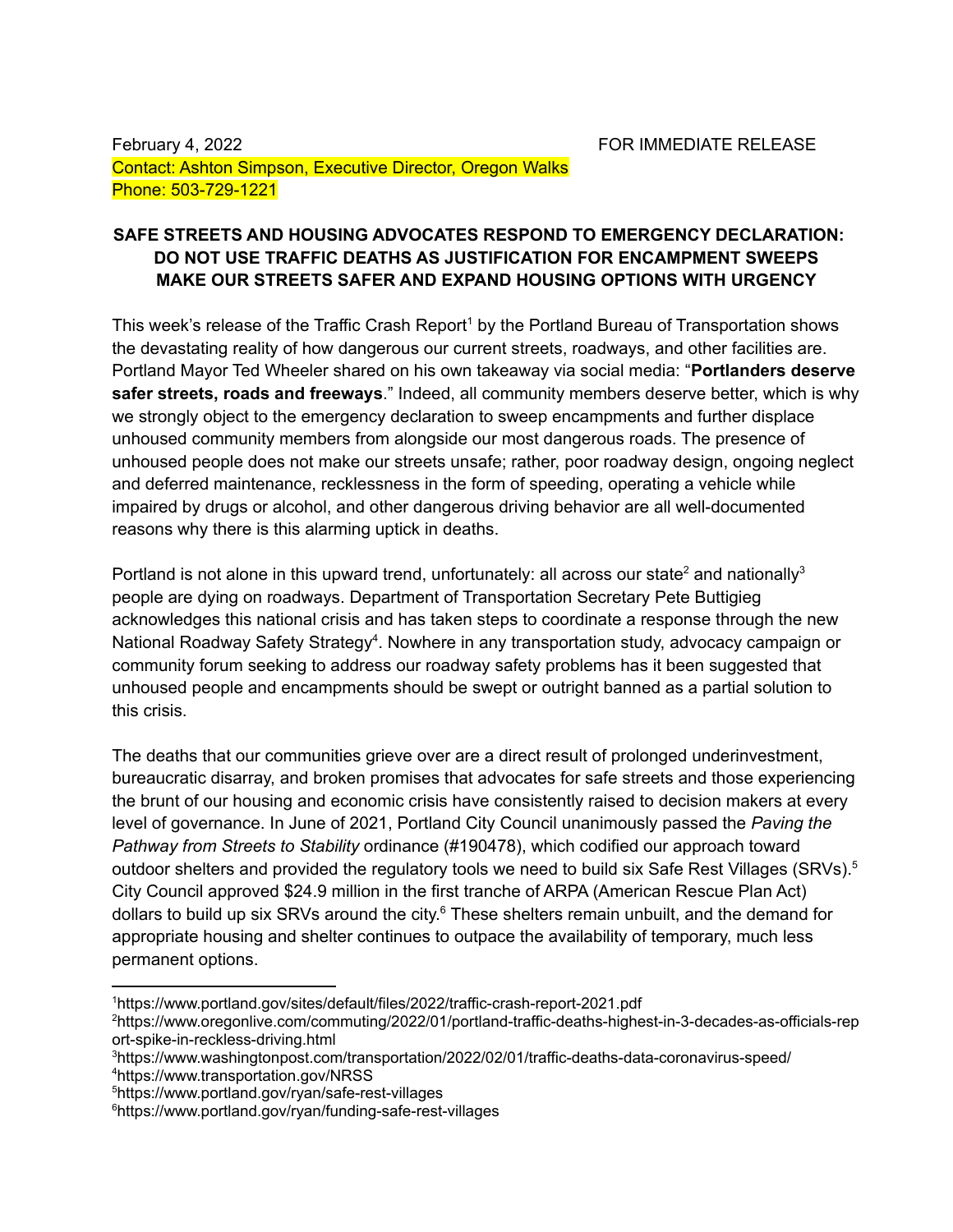Even if we did have ample capacity to shelter or house everyone potentially displaced through this emergency order, the Oregonian reported this week that it's unlikely that most people swept from their residences would even know they have an alternative: 95% of unsheltered Portlanders said city workers didn't offer shelter before camp sweeps. <sup>7</sup> City officials proposing this emergency declaration are fully aware of the 9th Circuit Court ruling in *Martin v. Boise* that unless there is enough shelter space for the homeless population of Portland, we cannot prohibit them from camping outdoors on public property. Sweeping unhoused people without viable options for them to safely relocate and shelter is inhumane, inefficient, and ineffective.

**We need to - and can - act urgently to save lives**. The City of Portland's elected leaders can take bold action to do that without further jeopardizing those living on our streets. Swift action can be taken to:

- Issue an emergency resolution to close down high crash corridors and intersections<sup>8</sup> to auto traffic and reduce speed limits to 20 MPH on all city-owned facilities and roadways
- Rebalance the city's public safety budget to address the traffic fatality epidemic, beginning with reallocating funding set aside to hire  $67^{\circ}$  police officers to complete unfunded and shovel-ready projects in PBOT's High Crash Network
- Fully fund Portland Street Response citywide
- Immediately fund, implement, and enforce the "vision clearance" of approximately 350 intersections citywide<sup>10</sup>, beginning with those located on high crash network streets
- Develop Safe Rest Villages (SRVs) quickly using a low-barrier model that is driven by the needs, hopes, desires and lived experience of people experiencing the trauma of homelessness. Ensure that the City develops SRVs equitably and that they are allowed throughout the city
- Move to expedite implementation of the "Nearer Term Recommendations" from the Pricing for Equitable Mobility Task Force
- Quickly convert existing vacant structures into housing that would meet the needs of people sleeping unsheltered in places that pose a risk to their personal safety, following recommendations in the Here Together Coalition's Road Map<sup>11</sup>
- Utilize the City's emergency powers and resources like the emergency fund and surplus budget to invest more boldly and urgently in Housing First and other proven models that quickly and humanely support people's direct transition back into permanent homes.

<sup>7</sup>https://www.oregonlive.com/politics/2022/01/false-promises-95-of-unsheltered-portlanders-said-city-workers -didnt-offer-shelter-before-camp-sweeps.html

<sup>8</sup>https://gis-pdx.opendata.arcgis.com/datasets/4a3643b33bdb4e8786032bdb721e983a/explore?location=45. 540900%2C-122.622450%2C12.19

<sup>9</sup> https://www.portlandoregon.gov/cbo/article/798500

<sup>10</sup>https://www.portland.gov/transportation/engineering/intersection-visibility#:~:text=Current%20Vision%20Cle arance%20Work%20(September,more%20about%20vision%20clearance%20below.

<sup>11</sup>[https://heretogetheroregon.org/wp-content/uploads/2022/01/HereTogether-2022-Roadmap-to-Accelerate-R](https://heretogetheroregon.org/wp-content/uploads/2022/01/HereTogether-2022-Roadmap-to-Accelerate-Relief-for-Portland-Regions-Homeless-Crisis-1.pdf) [elief-for-Portland-Regions-Homeless-Crisis-1.pdf](https://heretogetheroregon.org/wp-content/uploads/2022/01/HereTogether-2022-Roadmap-to-Accelerate-Relief-for-Portland-Regions-Homeless-Crisis-1.pdf)